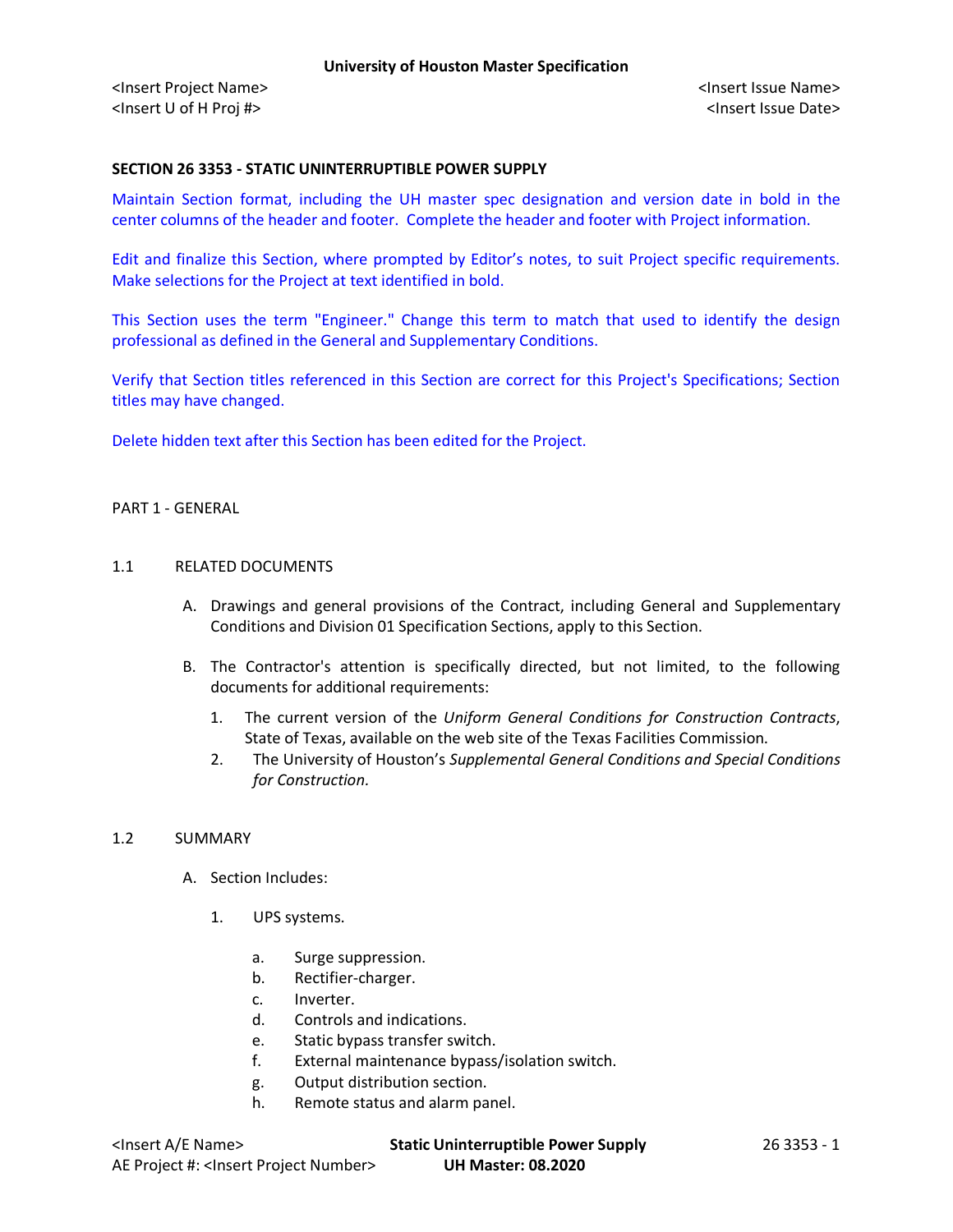<Insert Project Name> <Insert Issue Name> <Insert U of H Proj #> <Insert Issue Date>

- i. Remote monitoring provisions.
- j. Battery and battery disconnect device.
- k. Battery monitoring.

### 1.3 DEFINITIONS

- A. EMI: Electromagnetic interference.
- B. GTO: Gate turn-off thyristor.
- C. IGBT: Isolated gate bipolar transistor.
- D. LCD: Liquid-crystal display.
- E. LED: Light-emitting diode.
- F. NiCd: Nickel cadmium.
- G. PC: Personal computer.
- H. SPD: Surge protection device.
- I. THD: Total harmonic distortion.
- J. UPS: Uninterruptible power supply.

### 1.4 PRODUCT SUBMITTALS

- A. Product Data: For each type of UPS.
	- 1. Include construction details, material descriptions, dimensions of individual components and profiles, and finishes for UPS.
	- 2. Include rated capacities, operating characteristics, electrical characteristics, and furnished specialties and accessories.
- B. Shop Drawings: For UPS.
	- 1. Include plans, elevations, sections, and **[mounting] [attachment]** details.
	- 2. Include details of equipment assemblies. Indicate dimensions, weights, loads, required clearances, method of field assembly, components, and location and size of each field connection.
	- 3. Show access, workspace, and clearance requirements; details of control panels; and battery arrangement.
	- 4. Include diagrams for power, signal, and control wiring.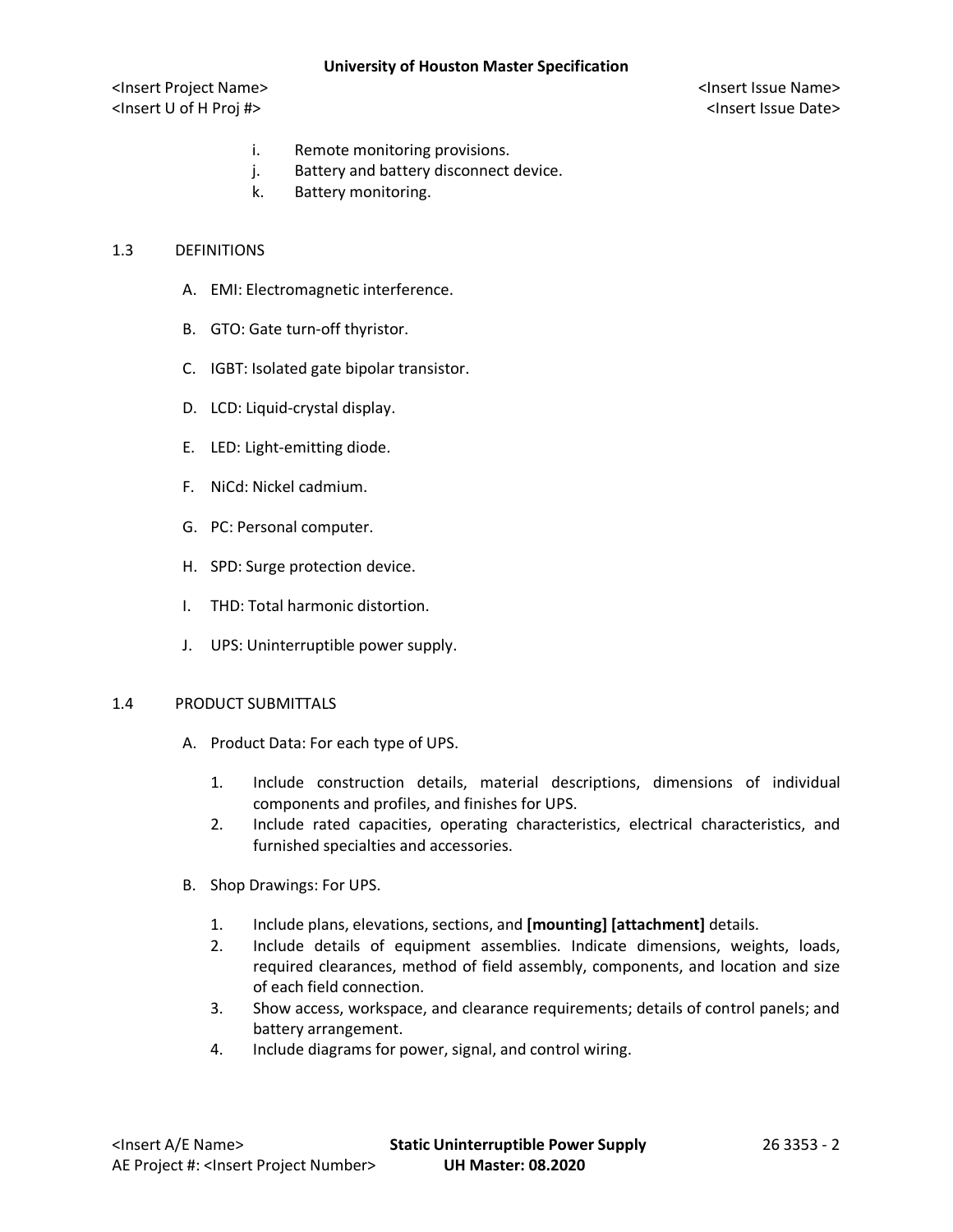## 1.5 INFORMATIONAL SUBMITTALS

- A. Qualification Data: For **[power quality specialist] [testing agency]**.
- B. Product Certificates: For each product, from manufacturer.
- C. Factory Test Reports: Comply with specified requirements.
- D. Product Test Reports: Indicate test results compared with specified performance requirements and provide justification and resolution of differences if values do not agree.
- E. Field quality-control reports.
- F. Sample Warranties: For manufacturer's special warranties.

# 1.6 QUALITY ASSURANCE

- A. Testing Agency Qualifications: Certified by NETA.
	- 1. Testing Agency's Field Supervisor: Certified by NETA to supervise on-site testing.

### PART 2 - PRODUCTS

### 2.1 MANUFACTURERS

- A. Subject to compliance with requirements, provide products by one of the following:
	- 1. ABB Critical Power.
	- 2. Liebert, a division of Vertiv.
	- 3. Eaton Corporation; Powerware Division.
	- 4. APC; Schneider Electric.
- B. Battery and Battery Cabinet Manufacturers.
	- 1. Enersys.
	- 2. C&D Technology, Inc.; Power Solutions.
	- 3. East Penn.
	- 4. Eaton Powerware.

# 2.2 OPERATIONAL REQUIREMENTS

- A. Automatic operation includes the following:
	- 1. Double Conversion, IGBT: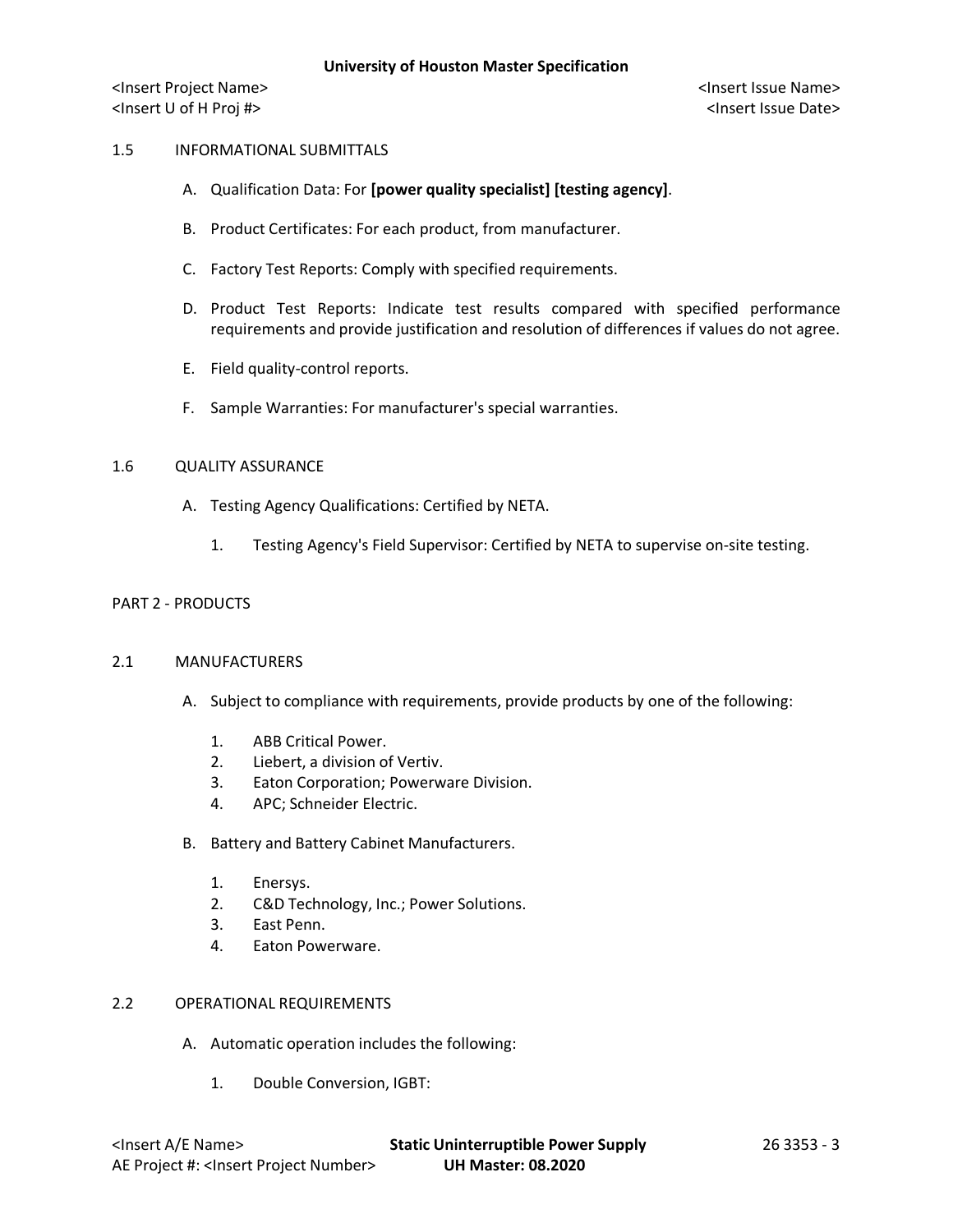- a. Normal Conditions: Load is supplied with power from the normal power input terminals, through the rectifier-charger and inverter, with the battery connected in parallel with the rectifier-charger output. High-efficiency carrier stored trench IGBT, in both rectifier-charger and inverter circuits, provides a minimum of 97 percent efficiency for the UPS system at full load and a minimum of 94 percent efficiency at 50 percent load.
- b. Abnormal Supply Conditions: If normal supply deviates from specified and adjustable voltage, voltage waveform, or frequency limits, the battery supplies power-energy to provide constant, regulated inverter power output to the load.
- c. Power Failure: If the normal power source fails, the rectifier-charger and inverter use the battery to supply constant, regulated power output to the load without switching or disturbance.
- 2. When power is restored at the normal supply terminals of the system, controls shall automatically synchronize the inverter with the external source before transferring the load. The rectifier-charger shall supply power to the load through the inverter and simultaneously recharge the battery.
- 3. If the battery becomes discharged and normal supply is available, the rectifiercharger shall charge the battery. The rectifier-charger shall automatically shift to float-charge mode on reaching full charge.
- 4. If any element of the UPS system fails and power is available at the normal supply terminals of the system, the static bypass transfer switch shall switch the load to the normal ac supply circuit without disturbance or interruption.
- 5. The output power converters shall produce up to 300 percent of rated full-load current for short-circuit clearing. The inverter shall sustain steady-state overload conditions of up to 200 percent of rated full-load current for 60 seconds in normal operation.
- 6. The inverter shall be capable of sustaining 150 percent of system capacity for 30 seconds while powered from the battery.
- 7. Should overloads persist past the time limitations, the automatic static transfer switch shall switch the load to the bypass output of the UPS. When the fault has cleared, the static bypass transfer switch shall return the load to the UPS system.
- 8. If the battery is disconnected, the UPS shall supply power to the load from the normal supply with no degradation of its regulation of voltage and frequency of the output bus.
- B. Manual operation includes the following:
	- 1. De-energizing the inverter causes the static bypass transfer switch to transfer the load directly to the normal AC supply circuit without disturbance or interruption.
	- 2. Energizing the inverter causes the static bypass transfer switch to transfer the load to the inverter.
- C. Maintenance Bypass/Isolation Switch Operation: Switch is interlocked so it cannot be operated unless the static bypass transfer switch is in the bypass mode. Device provides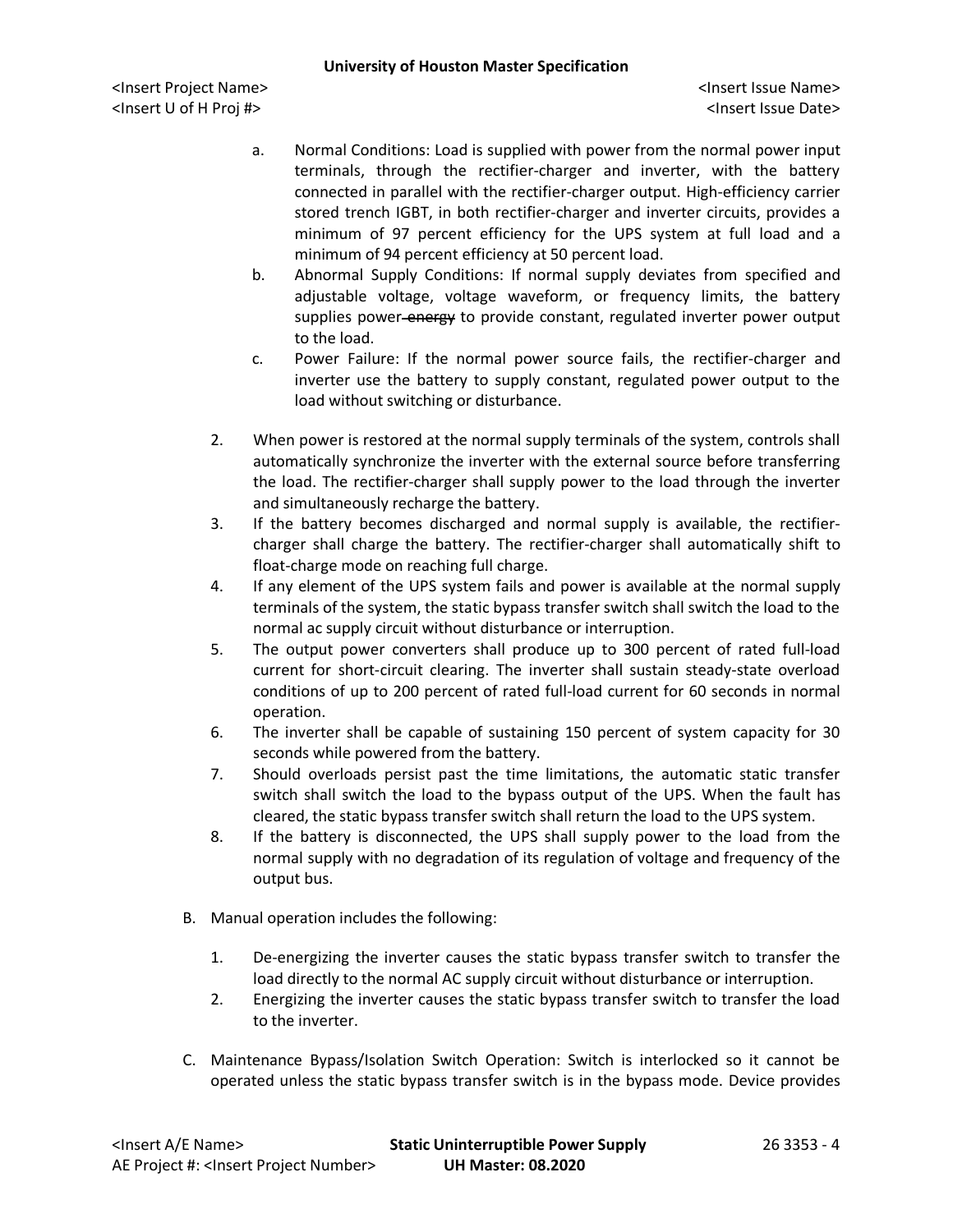manual selection among the three conditions described below without interrupting supply to the load during switching:

- 1. Full Isolation: Load is supplied, bypassing the UPS. Normal UPS ac input circuit, static bypass transfer switch, and UPS load terminals are completely disconnected from external circuits.
- 2. Maintenance Bypass: Load is supplied, bypassing the UPS. UPS ac supply terminals are energized to permit operational checking, but system load terminals are isolated from the load.
- 3. Normal: Normal UPS ac supply terminals are energized and the load is supplied through the static bypass transfer switch and the UPS rectifier-charger and inverter, or the battery and the inverter.
- D. Environmental Conditions: The UPS shall be capable of operating continuously in the following environmental conditions without mechanical or electrical damage or degradation of operating capability, except battery performance:
	- 1. Ambient Temperature for Electronic Components: 32 to 104 degrees F.
	- 2. Ambient Temperature for Battery: 41 to 95 degrees F.
	- 3. Relative Humidity: Zero to 95 percent, noncondensing.
	- 4. Altitude: Sea level to 300 feet.

# 2.3 PERFORMANCE REQUIREMENTS

- A. UL Compliance: Listed and labeled by an NRTL to comply with UL 1778.
- B. NFPA Compliance: UPS components shall be listed and labeled by an NRTL as suitable for installation in computer rooms according to NFPA 75.
- C. The UPS shall perform as specified in this article while supplying rated full-load current, composed of any combination of linear and nonlinear load, up to 100 percent nonlinear load with a maximum load crest factor of 3.0, under the following conditions or combinations of the following conditions:
	- 1. Inverter is switched to battery source.
	- 2. Steady-state AC input voltage deviates up to +/- 10 to 15 percent from nominal voltage.
	- 3. Steady-state input frequency deviates up to +/- 5 percent from nominal frequency.
	- 4. THD of input voltage is 15 percent or more with a minimum crest factor of 3.0, and the largest single harmonic component is a minimum of 5 percent of the fundamental value.
	- 5. Load is 30 percent unbalanced continuously.
- D. Minimum Duration of Supply: If battery is the sole energy source supplying rated full-load UPS current at 80 percent power factor, the battery shall supply power for a minimum of 15 minutes.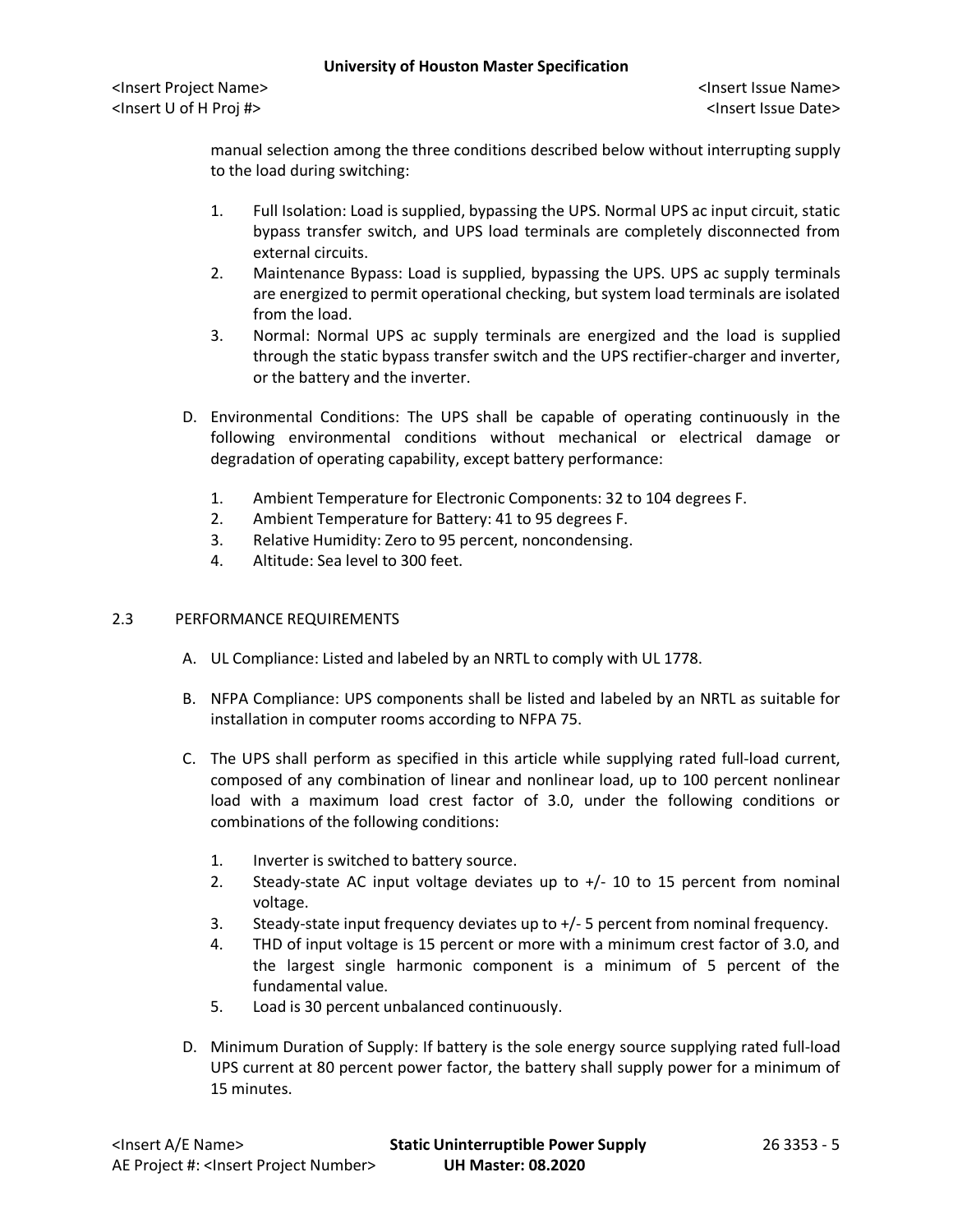- E. Input Voltage Tolerance: System steady-state and transient output performance remains within specified tolerances when steady-state ac input voltage varies + 10 percent and minus 15 percent from nominal voltage.
- F. Overall UPS Efficiency: Equal to or greater than 95 percent at 100 percent load, 95 percent at 75 percent load, and 94 percent at 25 percent load.
- G. Maximum Acoustical Noise: 65 dbA, "A" weighting, emanating from any UPS component under any condition of normal operation, measured three feet from nearest surface of component enclosure.
- H. Maximum Energizing Inrush Current: Six times the full-load current.
- I. AC Output-Voltage Regulation for Loads 100 Percent Unbalanced: Maximum of +/- 2 percent over the full range of battery voltage.
- J. Output Frequency: 60 Hz, +/- 0.1 percent over the full range of input voltage, load, and battery voltage.
- K. Limitation of harmonic distortion of input current to the UPS shall be as follows:
	- 1. Description: Rectifier-charger circuits shall limit THD to 5 percent, maximum, at rated full-load UPS current, for power sources with X/R ratio between 2 and 30. Provide tuned harmonic filter if required to meet harmonic distortion limit.
- L. Maximum Harmonic Content of Output-Voltage Waveform: 5 percent RMS total and 3 percent RMS for any single harmonic, for 100 percent rated nonlinear load current, with a load crest factor of 3.0.
- M. Minimum Overload Capacity of UPS at Rated Voltage: 125 percent of rated full load for 10 minutes, 200 percent for 60 seconds in normal operation, and 150 percent for 30 seconds in battery operating mode.
- N. Maximum Output-Voltage Transient Excursions from Rated Value: For the following instantaneous load changes, stated as percentages of rated full UPS load, voltage shall remain within stated percentages of rated value and recover to, and remain within, +/- 2 percent of that value within 50 ms:
	- 1. 50 Percent: +/- 3 percent.
	- 2. 100 Percent: +/- 5 percent.
	- 3. Loss of AC Input Power: +/- 1 percent.
	- 4. Restoration of AC Input Power: +/- 1 percent.
- O. Input Power Factor: Unity power factor when supply voltage and current are at nominal rated values and the UPS is supplying rated full-load current without additional filters.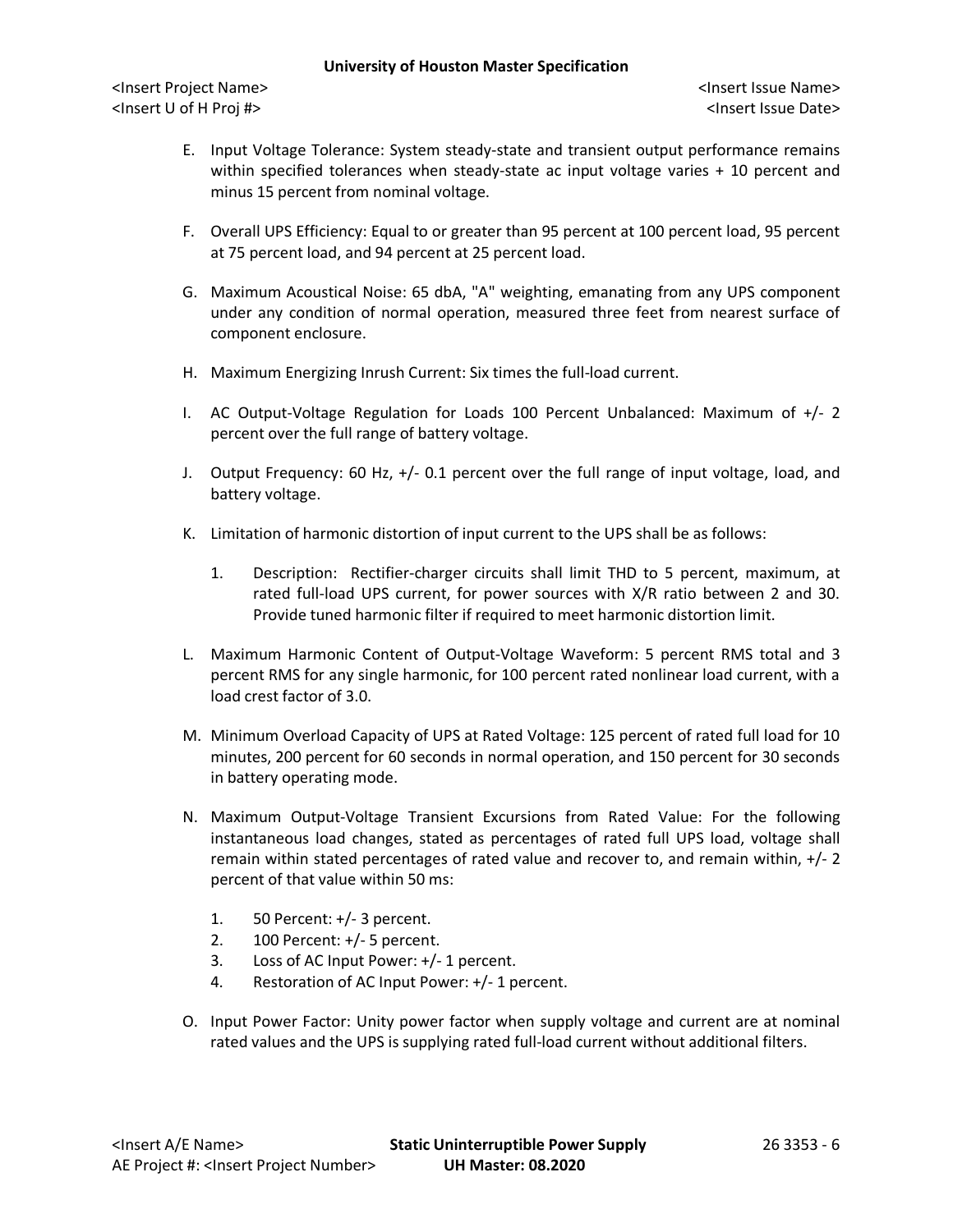<Insert Project Name> <Insert Issue Name> <Insert U of H Proj #> <Insert Issue Date>

- P. Output Power Factor Rating: Loads with power factor of 0.9 leading to 0.8 lagging shall not require derating of the UPS. For loads with power factors outside this range, derate the UPS output as follows:
	- 1. Derate the UPS a maximum of 5 percent for 0.7 PF lagging.
	- 2. Derate the UPS a maximum of 10 percent for 0.6 PF lagging.
	- 3. Derate the UPS a maximum of 15 percent for 0.5 PF lagging.
	- 4. Derate the UPS a maximum of 20 percent for a range of 0.4 to 0.1 PF lagging.
- Q. EMI Emissions: Comply with FCC rules and regulations and with 47 CFR 15 for Class A equipment.

# 2.4 UPS SYSTEMS

- A. Description: Self-contained, battery backup device and accessories that provides threephase electrical power in the event of failure or sag in the normal power system.
- B. Electronic Equipment: Solid-state devices using hermetically sealed, semiconductor elements. Devices include rectifier-charger, inverter, static bypass transfer switch, and system controls.
- C. Enclosures: Comply with NEMA 250, Type 1, unless otherwise indicated.
- D. Configuration: Single-module, non-redundant (mono block built with components.
- E. Control Assemblies: Mount on modular plug-ins, readily accessible for maintenance.
- F. Maintainability Features: Mount rectifier-charger and inverter sections and the static bypass transfer switch on modular plug-ins, readily accessible for maintenance.
- G. Electrical Components, Devices, and Accessories: Listed and labeled as defined in NFPA 70, by a qualified testing agency, and marked for intended location and application.
- H. Capacity Upgrade Capability: Arrange wiring, controls, and modular component plug-in provisions to permit future 25 percent increase in UPS capacity.
- I. UPS Cabinet Ventilation: Redundant fans or blowers draw in ambient air near the bottom of cabinet and discharge it near the top rear.
- J. Output Circuit Neutral Bus, Conductor, and Terminal Ampacity: Rated phase current times a multiple of 1.73, minimum.

### 2.5 SURGE SUPPRESSION

A. Protect internal UPS components from surges that enter at each AC power input connection including main disconnect switch, static bypass transfer switch, and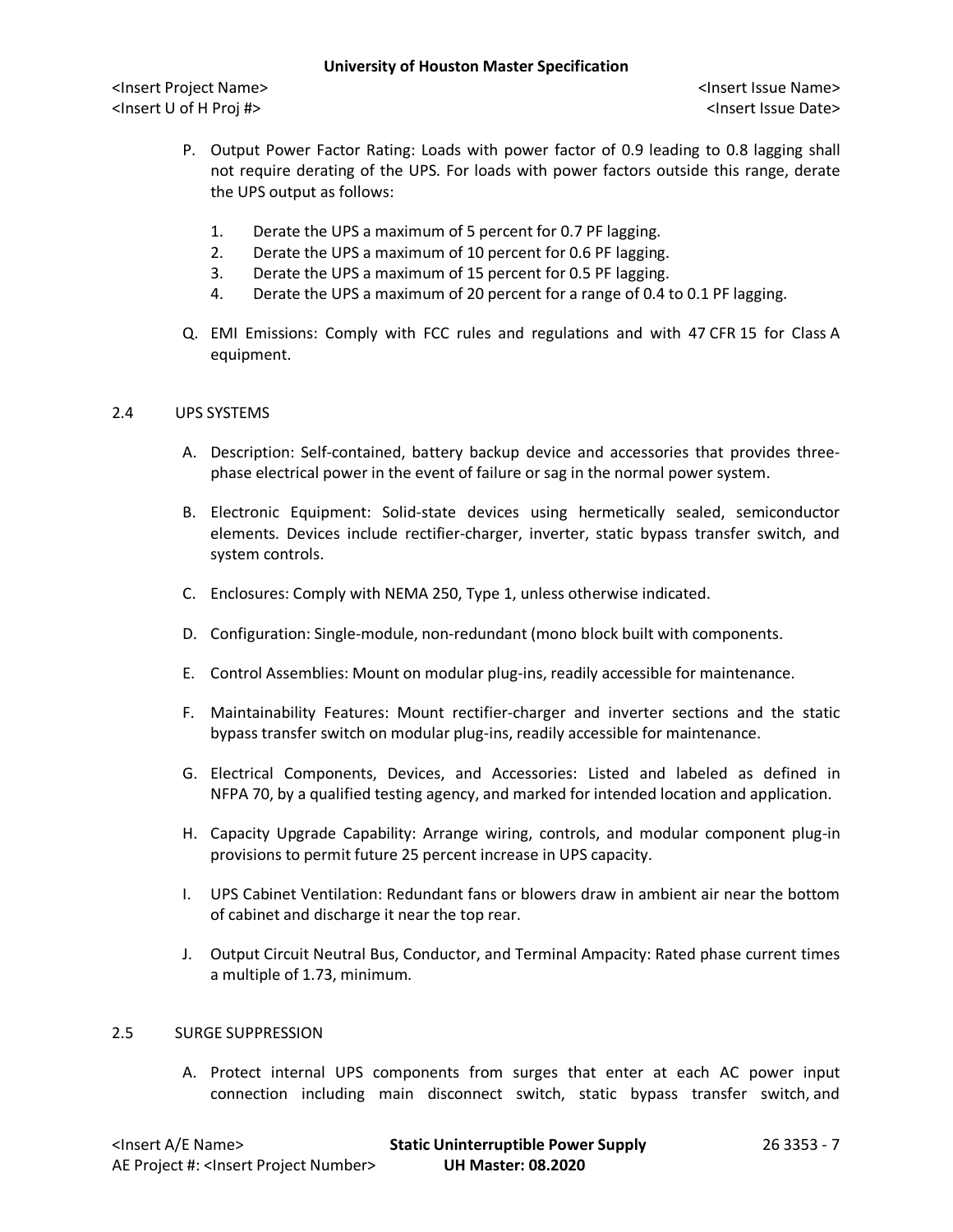maintenance bypass/isolation switch. Protect rectifier-charger, inverter, controls, and output components.

- 1. Use factory-installed surge suppressors tested according to IEEE C62.41.1 and IEEE C62.41.2.
- 2. Additional Surge Protection: Protect internal UPS components from low-frequency, high-energy voltage surges described in IEEE C62.41.1 and IEEE C62.41.2. Design the circuits connecting with external power sources and select circuit elements, conductors, conventional surge suppressors, and rectifier components and controls so input assemblies will have adequate mechanical strength and thermal and current-carrying capacity to withstand stresses imposed by 400-Hz, 180 percent voltage surges described in IEEE C62.41.1 and IEEE C62.41.2.

### 2.6 RECTIFIER-CHARGER

- A. Description: Voltage source converter IGBT rectifier.
- B. Capacity: Adequate to supply the inverter during rated full output load conditions and simultaneously recharge the battery from fully discharged condition to 95 percent of full charge within 10 times the rated discharge time for duration of supply under battery power at full load.
- C. Output Ripple: Limited by output filtration to less than 0.5 percent of rated current, peak to peak.
- D. Control Circuits: Immune to frequency variations within rated frequency ranges of normal and emergency power sources.
	- 1. Response Time: Field adjustable for maximum compatibility with local generator-set power source.
- E. Battery Float-Charging Conditions: Comply with battery manufacturer's written instructions for battery terminal voltage and charging current required for maximum battery life. The battery charger shall be matched to the battery type supplied.
- F. NiCd Battery Charger: Sense full charge by measuring the rate of temperature increase. Battery charging shall be terminated when the rate of temperature rise reaches 1.8 degrees F per minute. If the battery reaches 140 degrees F prior to reaching this rate of temperature rise, charging shall terminate. Chargers that determine full charge by voltage measurement to sense a 10-mV drop per cell when reaching full charge are also acceptable.

### 2.7 INVERTER

A. Description: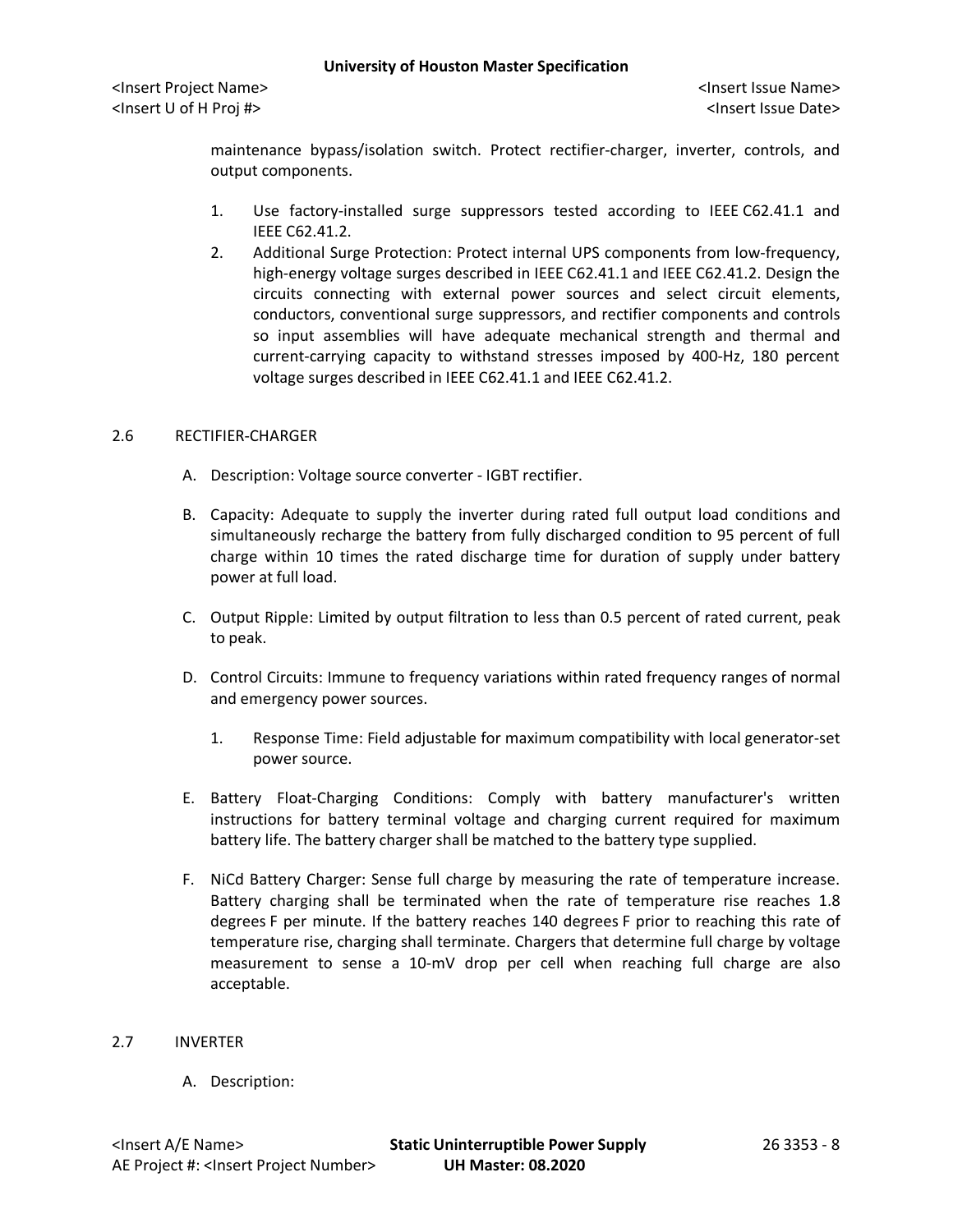<Insert Project Name> <Insert Issue Name> <Insert U of H Proj #> <Insert Issue Date>

- 1. Pulse-width modulated, IGBT with sinusoidal output.
- 2. Include a bypass phase synchronization window adjustment to optimize compatibility with local engine-generator-set power source.

# 2.8 CONTROLS AND INDICATIONS

- A. Description: Group displays, indications, and basic system controls on a common control panel on front of UPS enclosure.
- B. Minimum displays, indicating devices, and controls include those in lists below. Provide sensors, transducers, terminals, relays, and wiring required to support listed items. Alarms include audible signals and visual displays.
- C. Indications: Labeled LED and Plain-language messages on a digital LCD.
	- 1. Quantitative indications shall include the following:
		- a. Input voltage, each phase, line to line.
		- b. Input current, each phase, line to line.
		- c. Bypass input voltage, each phase, line to line.
		- d. Bypass input frequency.
		- e. System output voltage, each phase, line to line.
		- f. System output current, each phase.
		- g. System output frequency.
		- h. DC bus voltage.
		- i. Battery current and direction (charge/discharge).
		- j. Elapsed time discharging battery.
	- 2. Basic status condition indications shall include the following:
		- a. Normal operation.
		- b. Load-on bypass.
		- c. Load-on battery.
		- d. Inverter off.
		- e. Alarm condition.
		- f. In Sync
	- 3. Alarm indications shall include the following:
		- a. Bypass AC input overvoltage or undervoltage.
		- b. Bypass AC input overfrequency or underfrequency.
		- c. Bypass AC input and inverter out of synchronization.
		- d. Bypass AC input wrong-phase rotation.
		- e. Bypass AC input single-phase condition.
		- f. Bypass AC input filter fuse blown.
		- g. Internal frequency standard in use.
		- h. Battery system alarm.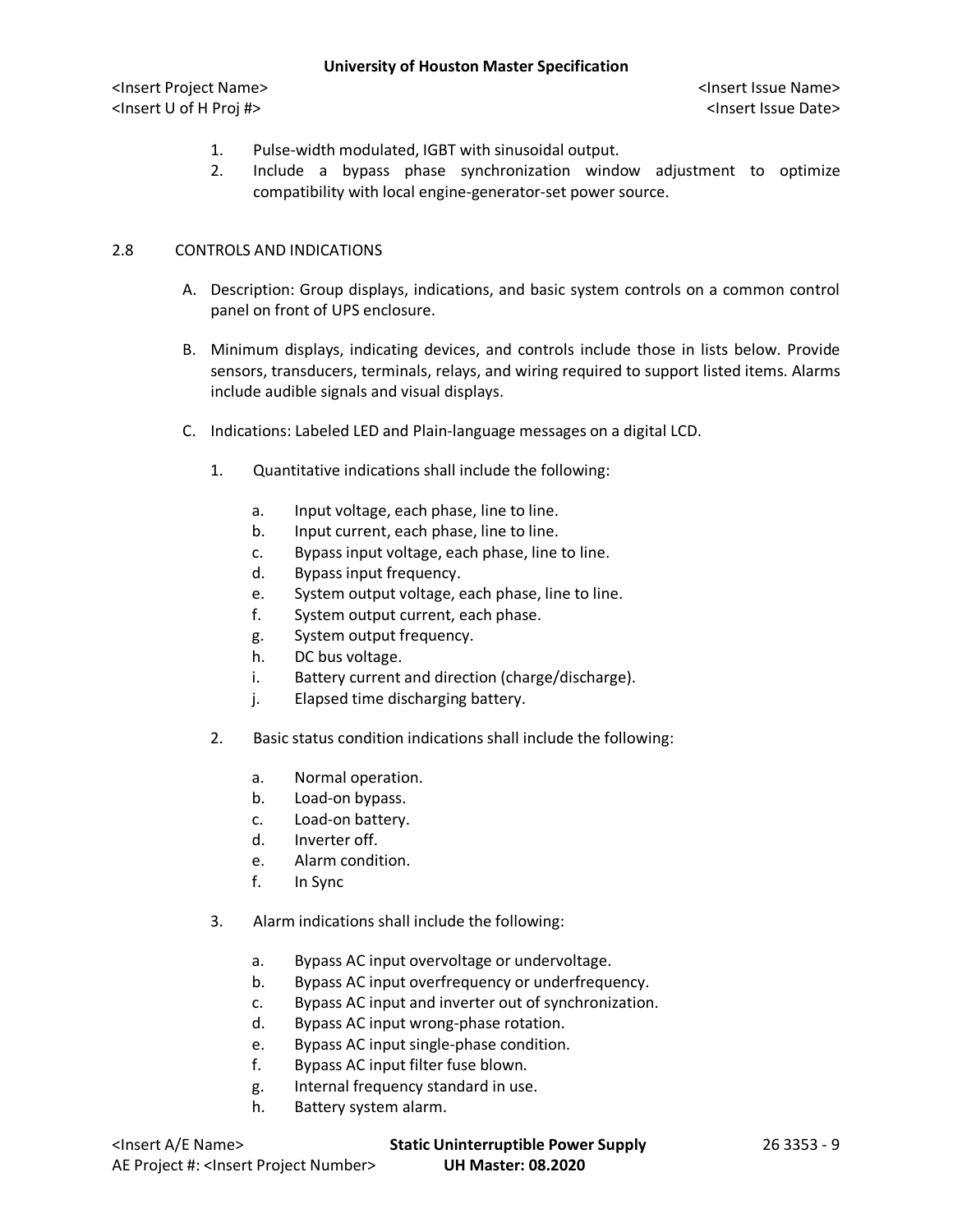- i. Control power failure.
- j. Fan failure.
- k. UPS overload.
- l. Battery-charging control faulty.
- m. Input overvoltage or undervoltage.
- n. Input transformer overtemperature.
- o. Input circuit breaker tripped.
- p. Input wrong-phase rotation.
- q. Input single-phase condition.
- r. Approaching end of battery operation.
- s. Battery undervoltage shutdown.
- t. Maximum battery voltage.
- u. Inverter fuse blown.
- v. Inverter transformer overtemperature.
- w. Inverter overtemperature.
- x. Static bypass transfer switch overtemperature.
- y. Inverter power supply fault.
- z. Inverter transistors out of saturation.
- aa. Identification of faulty inverter section/leg.
- bb. Inverter output overvoltage or undervoltage.
- cc. UPS overload shutdown.
- dd. Inverter current sensor fault.
- ee. Inverter output contactor open.
- ff. Inverter current limit.
- 4. Controls shall include the following:
	- a. Inverter on-off.
	- b. UPS start.
	- c. Battery test.
	- d. Alarm silence/reset.
	- e. Output-voltage adjustment.
- D. Dry-form "C" contacts shall be available for remote indication of the following conditions:
	- 1. UPS on battery.
	- 2. UPS on-line.
	- 3. UPS load-on bypass.
	- 4. UPS in alarm condition.
	- 5. UPS off (maintenance bypass closed).
- E. Emergency Power off Switch: Capable of local operation and operation by means of activation by external dry contacts.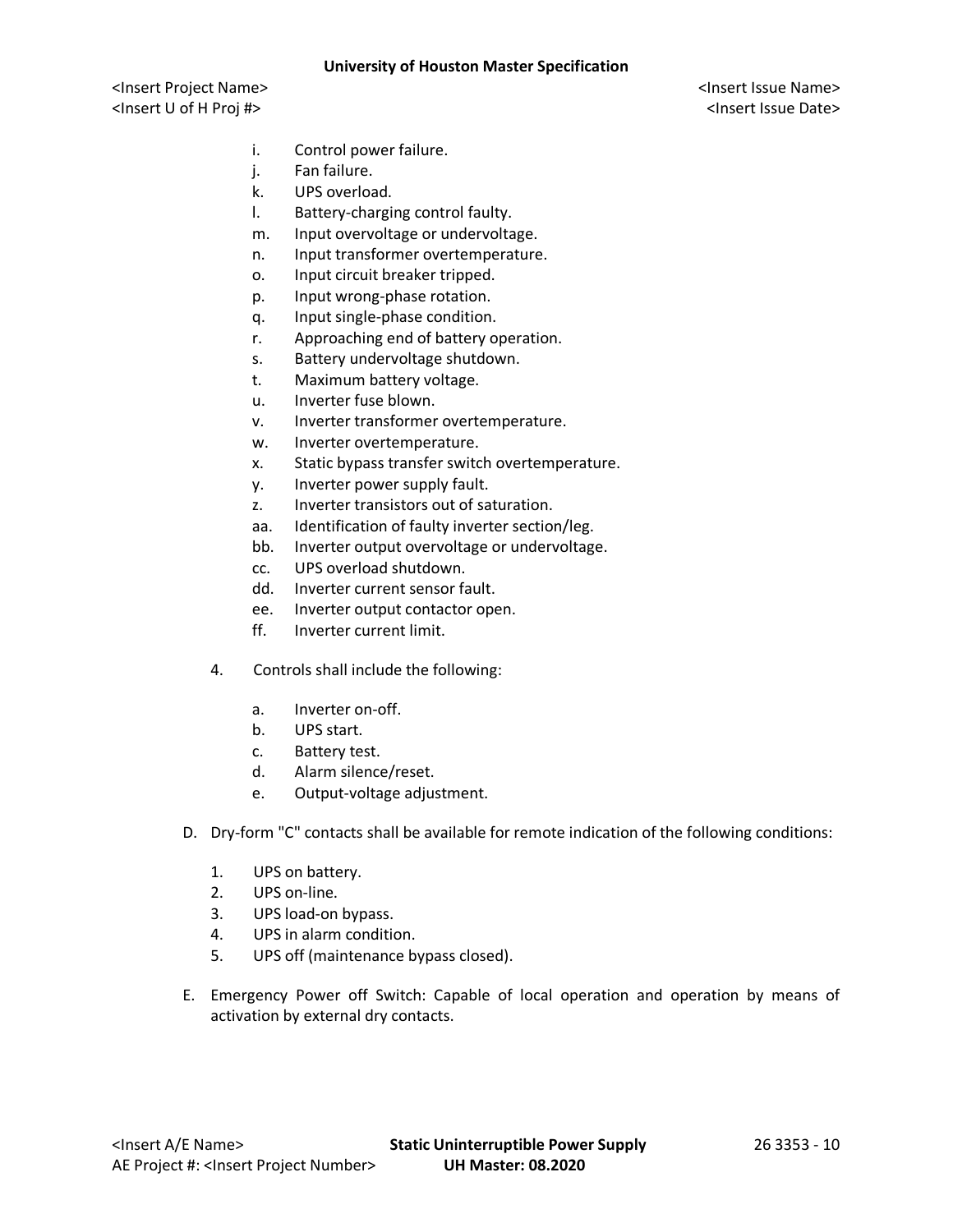## 2.9 STATIC BYPASS TRANSFER SWITCH

- A. Description: Solid-state switching device providing uninterrupted transfer with a contactor or electrically operated circuit breaker to automatically provide electrical isolation for the switch.
- B. Switch Rating: Continuous duty at the rated full-load UPS current, minimum.
- C. Input SPD: 160 kA.

# 2.10 EXTERNAL MAINTENANCE BYPASS/ISOLATION SWITCH

- A. Description: Manually operated switch or arrangement of switching devices with mechanically actuated contact mechanism arranged to route the flow of power to the load around the rectifier-charger, inverter, and static bypass transfer switch.
	- 1. Switch shall be electrically and mechanically interlocked to prevent interrupting power to the load when switching to bypass mode.
	- 2. Switch shall electrically isolate other UPS components to permit safe servicing.
	- 3. Switch shall electrically isolate the rectifier-charger, inverter, and static bypass transfer switch from the load, but shall allow primary power to the UPS for testing.
- B. Switch Rating: Continuous duty at rated full-load UPS current.
- C. Mounting Provisions: External maintenance bypass cabinet.
- D. Key interlock with key that is released only when the rectifier-charger and inverter are bypassed by the static bypass transfer switch. Key shall be required to unlock maintenance bypass/isolation switch before switching from open (normal) position to closed position. Lock shall be designed specifically for mechanical and electrical component interlocking.

## 2.11 EXTERNAL MAINTENANCE BYPASS CABINET

- A. Panelboards: Comply with Section 26 2416 "Panelboards".
- B. Rating and number of breakers shall be as shown on drawings.
- C. MBB and MIB shall be interlocked.
- D. Shall be external to the UPS.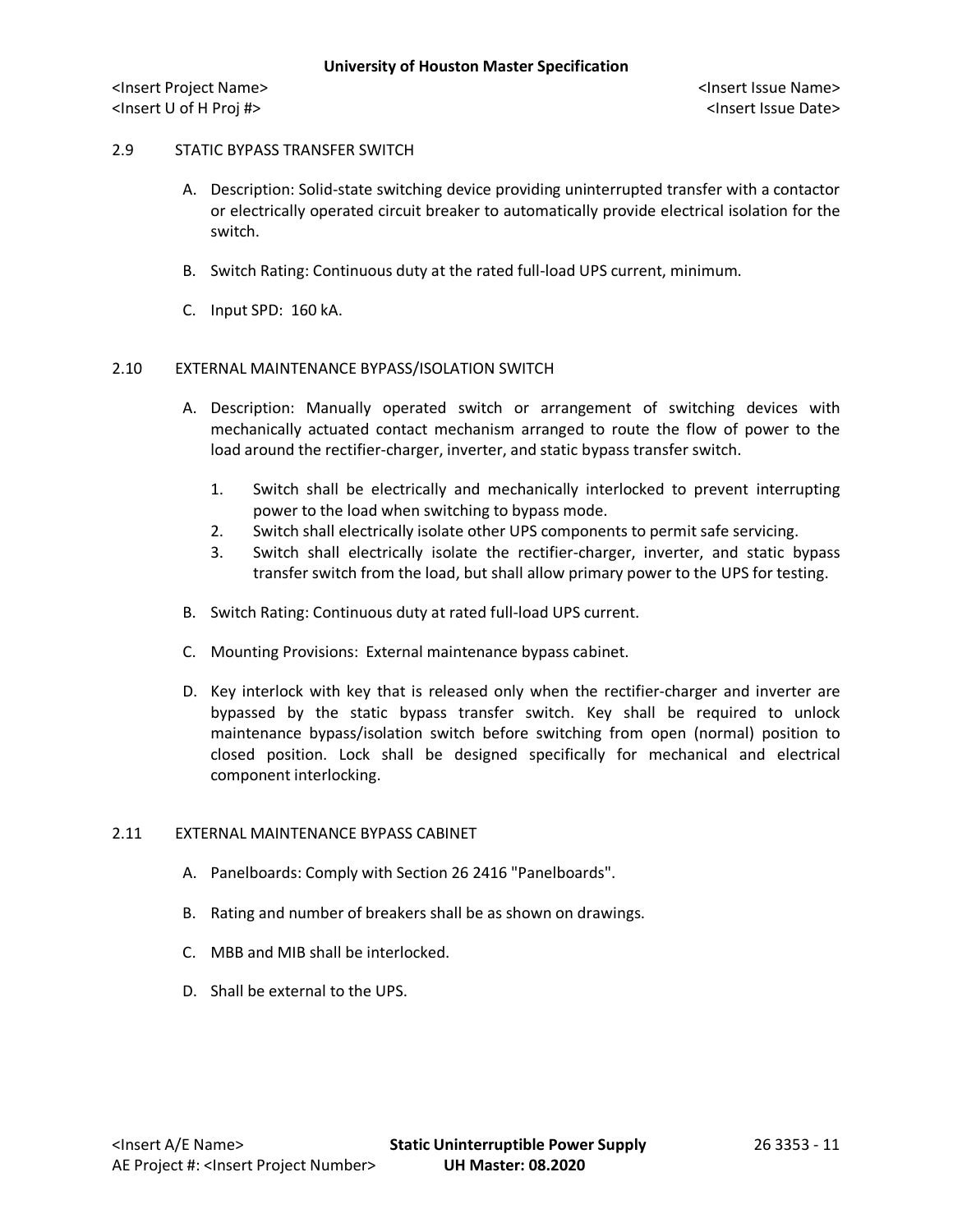## 2.12 REMOTE MONITORING

- A. Description: Communication module in unit control panel provides capability for remote monitoring of status, parameters, and alarms specified in "Controls and Indications" section. The remote computer and the connecting signal wiring are not included in this Section. Include the following features:
	- 1. Connectors and network interface units for data transmission via RS-485, Ethernet, or web-based link.
	- 2. Software designed for control and monitoring of UPS functions and to provide onscreen explanations, interpretations, diagnosis, action guidance, and instructions for use of monitoring indications and development of meaningful reports. Permit storage and analysis of power-line transient records. Designs for Windows applications, software, and computer are not included in this Section.

### 2.13 BATTERY

- A. Description:
	- 1. Valve-regulated, recombinant, lead-calcium units, factory assembled in an isolated compartment of UPS cabinet, complete with battery disconnect switch.
		- a. Arrange for drawout removal of battery assembly from cabinet for testing and inspecting.

### 2.14 BASIC BATTERY MONITORING

- A. Description: Continuous, real-time capture of battery performance data.
- B. Battery Ground-Fault Detector: Initiates alarm when resistance to ground of positive or negative bus of battery is less than 5000 ohms.
- C. Battery compartment smoke/high-temperature detector initiates an alarm when smoke or a temperature greater than 167 degrees F occurs within the compartment.
- D. Annunciation of Alarms: At UPS control panel and remotely.

### 2.15 ADDITIONAL BATTERY MONITORING

- A. Monitoring features and components shall include the following:
	- 1. Factory-wired sensing leads to cell and battery terminals and cell temperature sensors.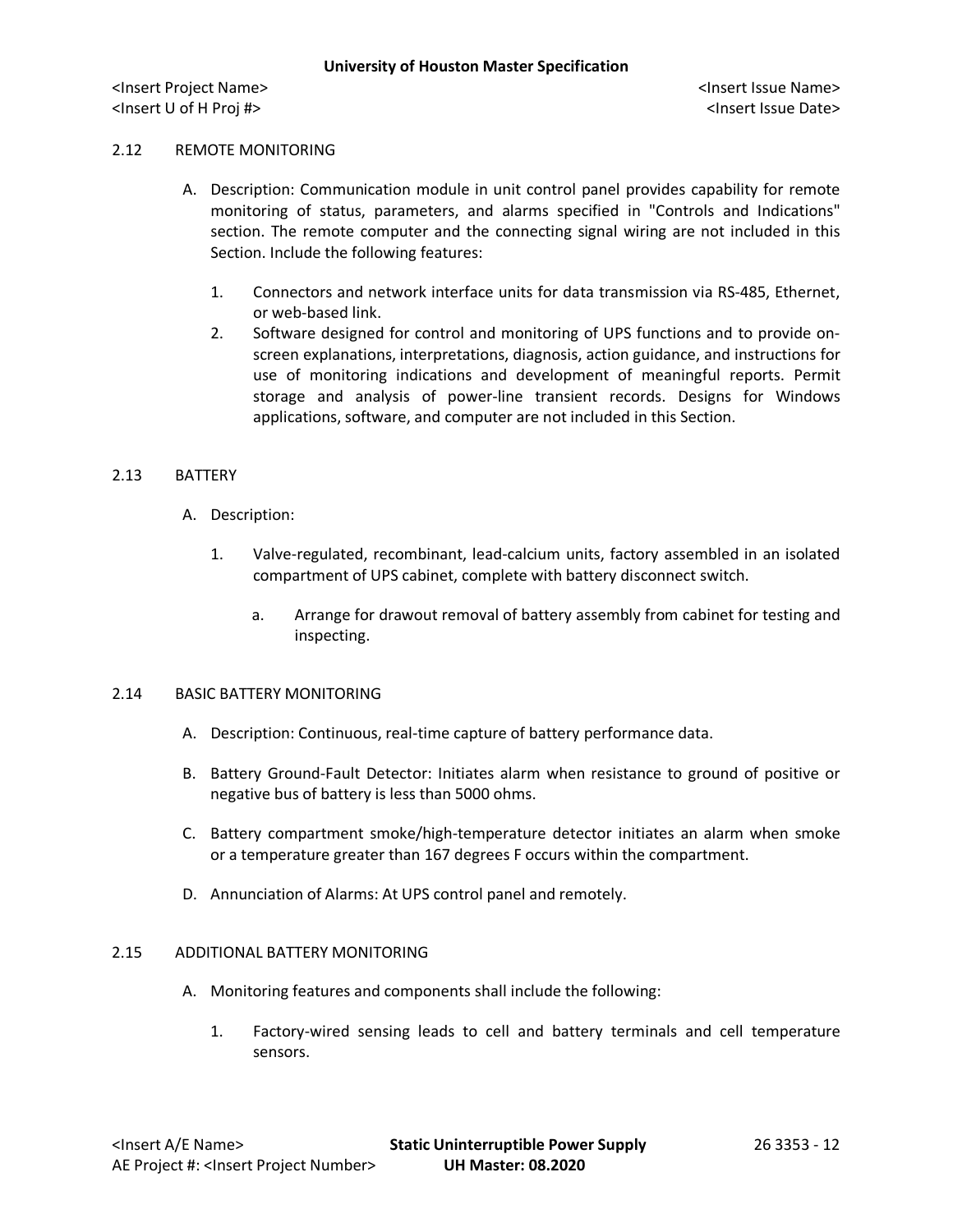<Insert Project Name> <Insert Issue Name> <Insert U of H Proj #> <Insert Issue Date>

- 2. Connections for data transmission via RS-485 link, network interface and external signal wiring to computer. External signal wiring and computer are not specified in this Section.
- 3. USB ports for printer and accessories.
- 4. PC-based software designed to store and analyze battery data, compile reports on individual-cell parameters and total battery performance trends, and provide data for scheduling and prioritizing battery maintenance.
- B. Performance: Automatically measure and electronically record the following parameters on a routine schedule and during battery discharge events. During discharge events, record measurements timed to nearest second; including measurements of the following parameters:
	- 1. Total battery voltage and ambient temperature.
	- 2. Individual-cell voltage, impedance, and temperature, and string current. During battery-discharging events such as utility outages, measures battery and cell voltages, battery string current and records values versus time to nearest second.
	- 3. Individual-cell electrolyte levels.

# 2.16 BATTERY-CYCLE WARRANTY MONITORING

- A. Description: Electronic device, acceptable to battery manufacturer as a basis for warranty action, for monitoring of charge-discharge cycle history of batteries covered by cycle-life warranties.
- B. Performance: Automatically measure and record each discharge event, classify it according to duration category and total discharges according to warranty criteria, and display remaining warranted battery life on front panel display.
- C. Additional monitoring functions and features shall include the following:
	- 1. Measuring and Recording: Total voltage at battery terminal. Initiate an alarm for excursions outside the proper float-voltage level.
	- 2. Monitoring: Ambient temperature at battery; initiate an alarm if temperature deviates from normally acceptable range.
	- 3. Keypad on Device Front Panel: Provide access to monitored data using front panel display.
	- 4. Alarm Contacts: Arrange to initiate local and remote alarm for battery discharge events abnormal temperature and abnormal battery voltage or temperature.
	- 5. Memory: Store recorded data in nonvolatile electronic memory.
	- 6. Ethernet Port: Permits downloading of data to a PC.

### 2.17 SOURCE QUALITY CONTROL

A. Factory test complete UPS system before shipment. Use simulated battery testing. Include the following: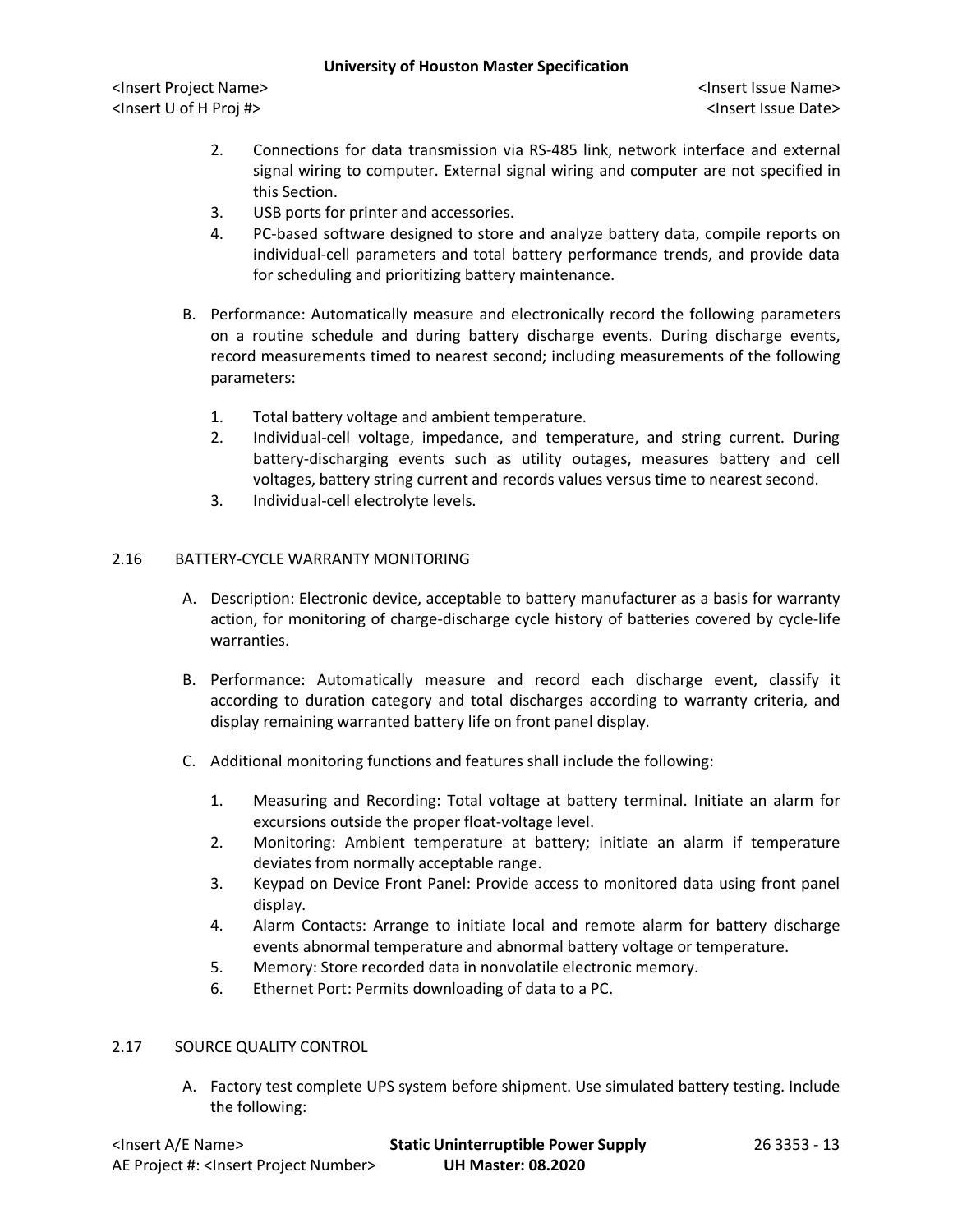<Insert Project Name> <Insert Issue Name> <Insert U of H Proj #> <Insert Issue Date>

- 1. Test and demonstration of all functions, controls, indicators, sensors, and protective devices.
- 2. Full-load test.
- 3. Transient-load response test.
- 4. Overload test.
- 5. Power failure test.
- B. Observation of Test: Give 14 days' advance notice of tests and provide opportunity for Owner's representative to observe tests at Owner's choice.
- C. Report test results. Include the following data:
	- 1. Description of input source and output loads used. Describe actions required to simulate source load variation and various operating conditions and malfunctions.
	- 2. List of indications, parameter values, and system responses considered satisfactory for each test action. Include tabulation of actual observations during test.
	- 3. List of instruments and equipment used in factory tests.
	- 4. Visual verification that all alarms functioned as designed.

# PART 3 - EXECUTION

# 3.1 EXAMINATION

- A. Examine areas and conditions, with Installer present, for compliance with requirements for conditions affecting performance of the UPS.
- B. Proceed with installation only after unsatisfactory conditions have been corrected.
- C. Verify installation conditions are representative of the conditions used in the coordination studies for the electrical system.

### 3.2 INSTALLATION

- A. Comply with NECA 1.
- B. Wiring Method: Install cables in raceways.
- C. Equipment Mounting: Install UPS on concrete base. Comply with requirements for concrete base specified in Section 03 3000 "Cast-in-Place Concrete."
	- 1. Install dowel rods to connect concrete base to concrete floor. Unless otherwise indicated, install dowel rods on 18-inch centers around the full perimeter of concrete base 6 inches from the outer edge of the base.
	- 2. For supported equipment, install epoxy-coated anchor bolts that extend through concrete base and anchor into structural concrete floor.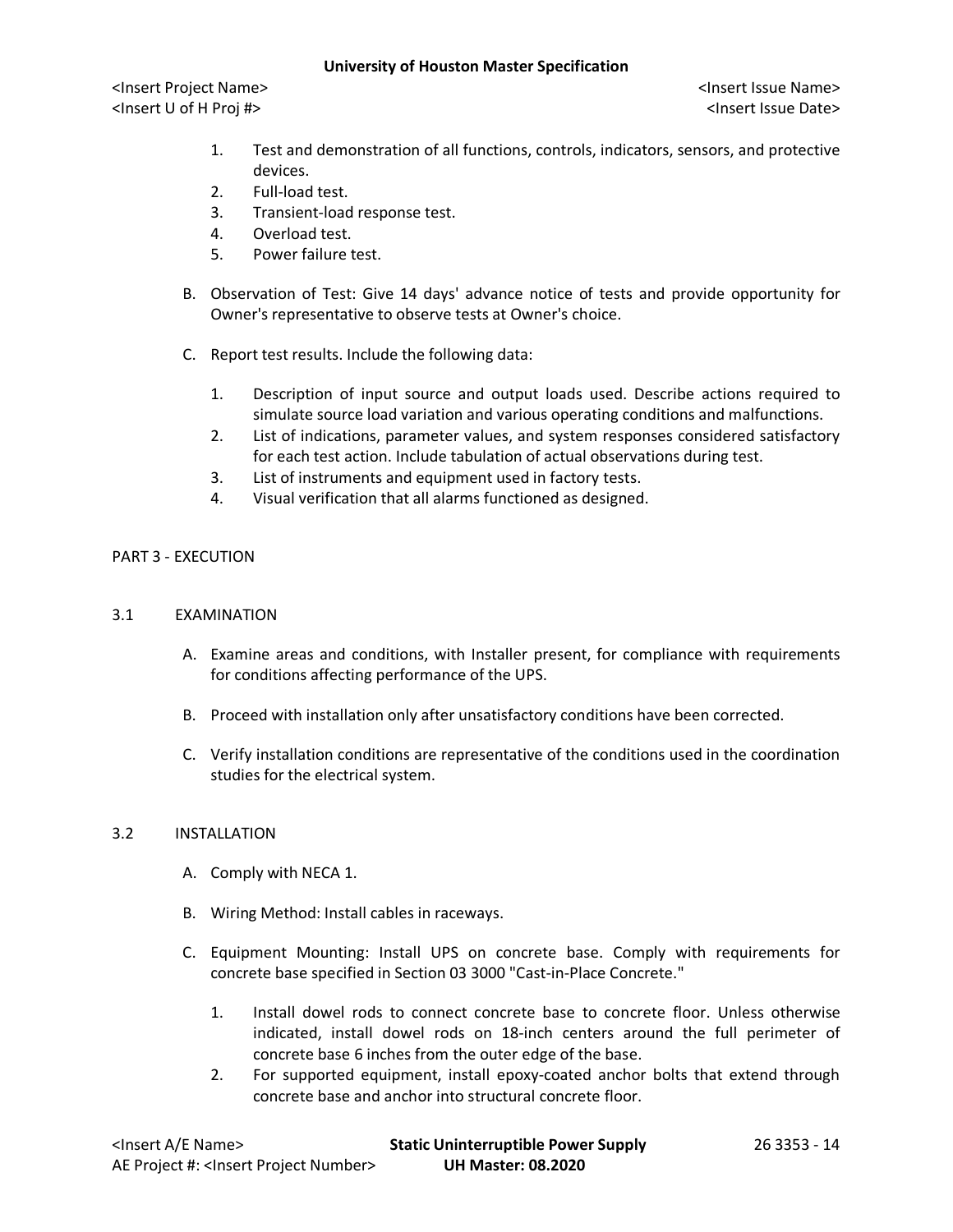<Insert Project Name> <Insert Issue Name> <Insert U of H Proj #> <Insert Issue Date>

- 3. Place and secure anchorage devices. Use setting drawings, templates, diagrams, instructions, and directions furnished with items to be embedded.
- 4. Install anchor bolts to elevations required for proper attachment to supported equipment.
- D. Maintain minimum clearances and workspace at equipment according to manufacturer's written instructions and NFPA 70.
- E. Connections: Interconnect system components. Make connections to supply and load circuits according to manufacturer's wiring diagrams unless otherwise indicated. Apply oxide inhibitor on battery terminals.

## 3.3 GROUNDING

A. Ground Equipment according to Section 26 0526 "Ground and Bonding for Electrical Systems":

# 3.4 IDENTIFICATION

- A. Identify system components, wiring, cabling, and terminals. Comply with requirements for identification specified in Section 26 0553 "Identification for Electrical Systems."
	- 1. Identify each battery cell individually.

### 3.5 BATTERY EQUALIZATION

A. Equalize charging of battery cells according to manufacturer's written instructions. Record individual-cell voltages.

### 3.6 FIELD QUALITY CONTROL

- A. Manufacturer's Field Service:
	- 1. Engage factory-authorized service representative to administer and perform tests and inspections on components, assemblies, and equipment installations, including connections.
- B. Perform tests and inspections with assistance of factory-authorized service representative.
- C. Tests and Inspections:
	- 1. Inspect interiors of enclosures, including the following:
		- a. Inspect anchorage, alignment, grounding, and required clearances.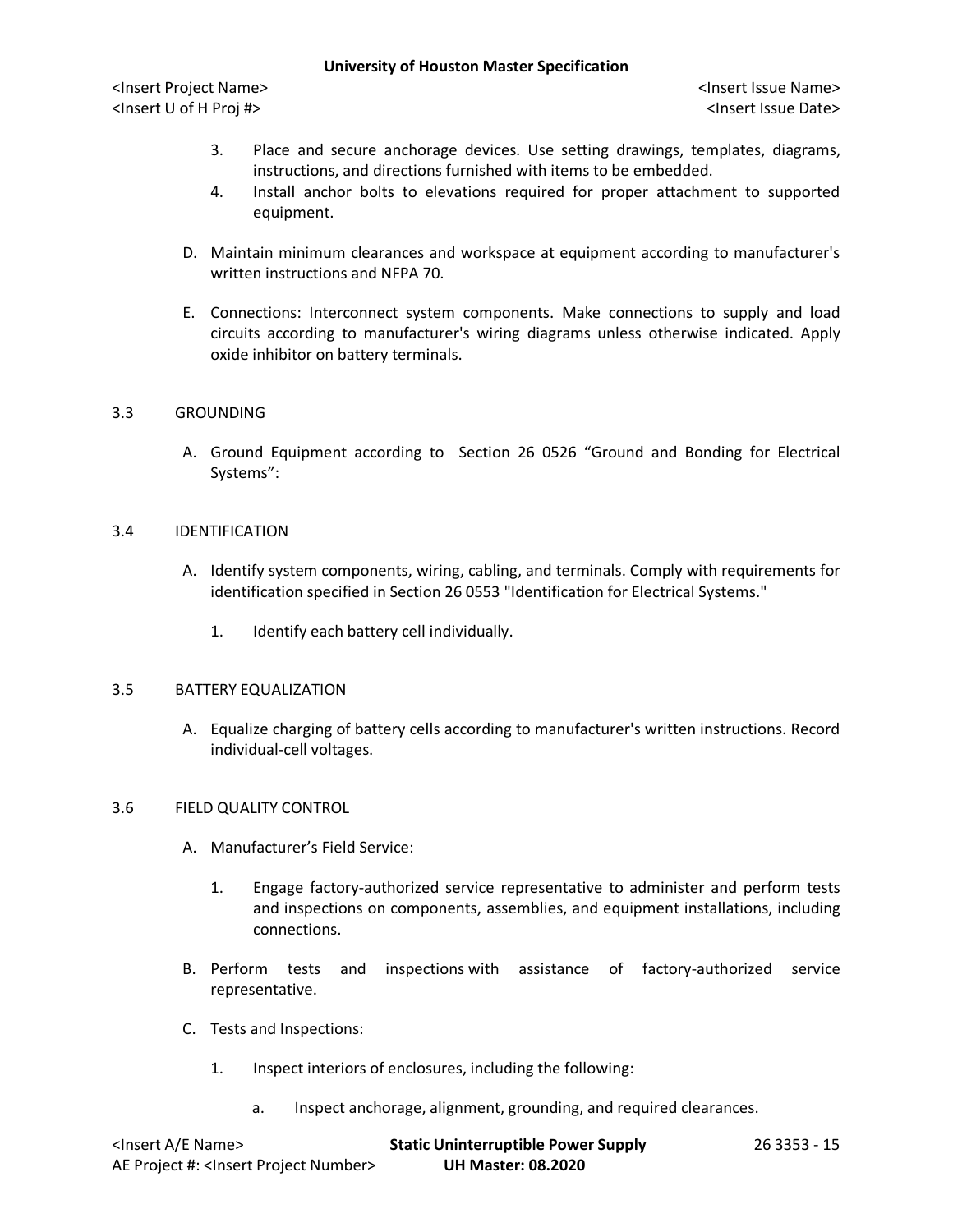- b. Component type and labeling verification.
- c. Ratings of installed components.
- 2. Test electrical and mechanical interlock systems for correct operation and sequencing.
- 3. Inspect bolted electrical connections for high resistance using one or more of the following methods:
	- a. Use of low-resistance ohmmeter according to Section 7.22.2.2 of NETA ATS.
	- b. Verify tightness of accessible bolted electrical connections by calibrated torque-wrench method according to manufacturer's published data or Table 100.12 of NETA ATS.
	- c. Perform thermographic survey according to Section 9 of NETA ATS.
- 4. Test static transfer from inverter to bypass and back. Use normal load, if possible.
- 5. Test DC undervoltage trip level on inverter input breaker. Set according to manufacturer's published data.
- 6. Verify synchronizing indicators for static switch and bypass switches.
- 7. Test insulated-case and molded-case breakers.
	- a. Perform insulation-resistance tests for one minute on each pole, phase-tophase and phase-to-ground with the circuit breaker closed, and across each open pole. Apply voltage according to manufacturer's published data. In the absence of manufacturer's published data, use Table 100.1 of NETA ATS.
	- b. Perform insulation-resistance tests on all control wiring for ground. Applied potential shall be 500-V DC for 300-V rated cable and 1000-V DC for 600-V rated cable. Test duration shall be one minute. For units with solid-state components, follow manufacturer's recommendation.
	- c. Use primary current injection to determine long time and short time, ground fault, and instantaneous pickup, Use secondary current injection to test trip functions.
	- d. Perform minimum pickup voltage tests on shunt trip and close coils according to manufacturer's published data.
	- e. Verify operation of charging mechanism.
	- f. Verify correct operation of auxiliary features such as trip and pickup indicators, zone interlocking, electrical close and trip operation, trip-free, antipump function, and trip unit battery condition. Reset all trip logs and indicators.
- 8. Test Automatic Transfer Switches.
	- a. Perform resistance measurements through bolted connections with a lowresistance ohmmeter, if applicable, according to Section 7.22.3.1 of NETA ATS.
	- b. Perform insulation-resistance tests on all control wiring for ground. Applied potential shall be 500-V DC for 300-V rated cable and 1000-V DC for 600-V rated cable. Test duration shall be one minute. For units with solid-state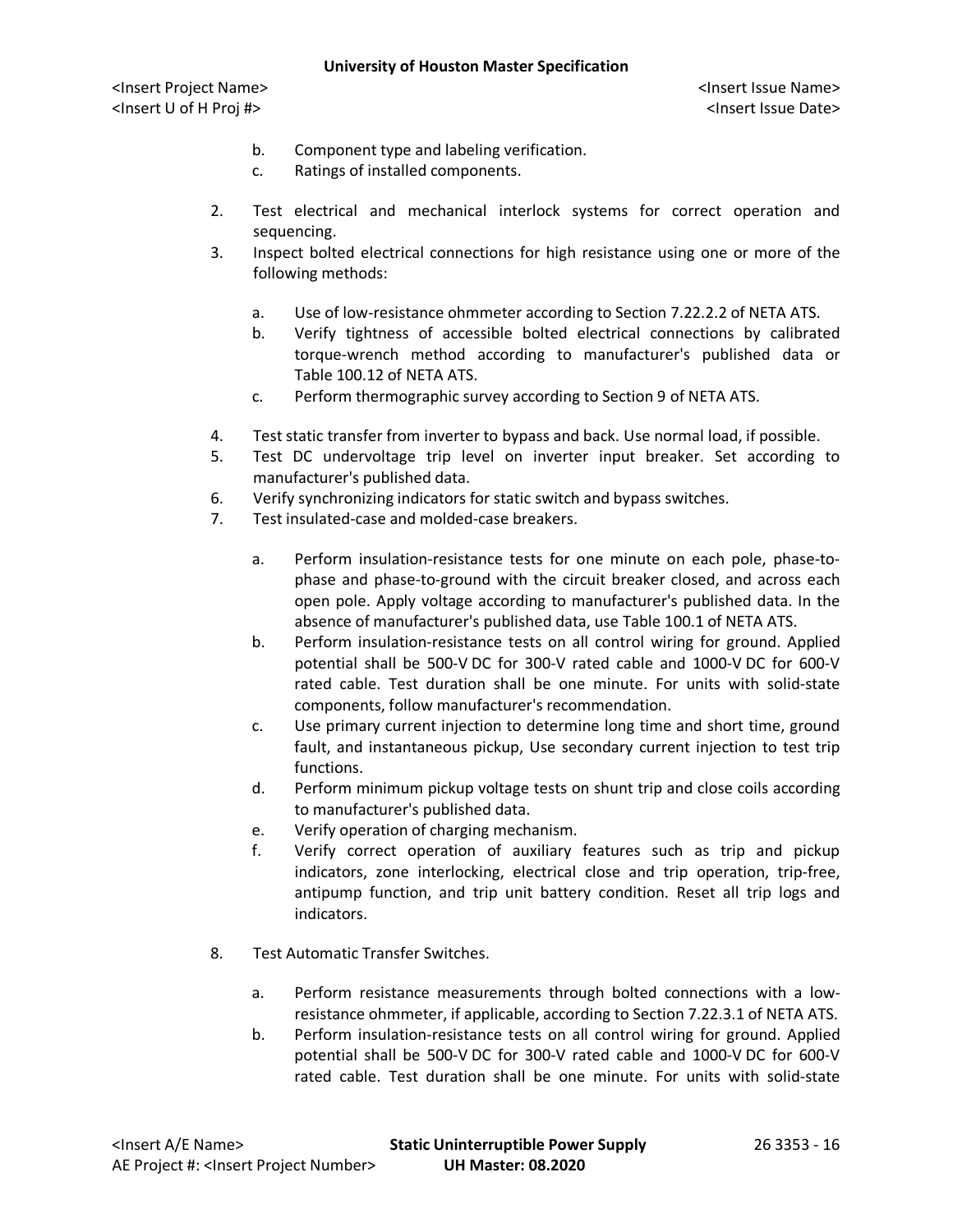components or for control devices that cannot tolerate the applied voltage, follow manufacturer's recommendation.

- c. Perform a contact/pole-resistance test.
- d. Verify settings and operation of control devices.
- e. Calibrate and set all relays and timers according to Section 7.9 of NETA ATS.
- f. Verify phase rotation, phasing, and synchronized operation as required by the application.
- g. Perform automatic transfer tests.
	- 1) Simulate loss of normal power.
	- 2) Return to normal power.
	- 3) Simulate loss of emergency power.
	- 4) Simulate all forms of single-phase conditions.
- h. Verify correct operation and timing of the following functions:
	- 1) Normal source voltage-sensing and frequency-sensing relays.
	- 2) Time delay on transfer.
	- 3) Alternative source voltage-sensing and frequency-sensing relays.
	- 4) Automatic transfer operation.
	- 5) Interlocks and limit switch function.
	- 6) Time delay and retransfer on normal power restoration.
- 9. Test direct current system's batteries.
	- a. Verify adequacy of battery support racks, mounting, anchorage, alignment, grounding, and clearances.
	- b. Verify electrolyte level. Measure electrolyte level, specific gravity, and temperature.
	- c. Inspect spill containment installation. Measure charger float and equalizing voltage levels. Adjust to battery manufacturer's recommended settings.
	- d. Verify all charger functions and alarms.
	- e. Measure each cell voltage and total battery voltage with charger energized and in float mode of operation.
	- f. Perform a load test according to manufacturer's published data or IEEE 450.
	- g. Measure charger float and equalizing voltage levels. Adjust to battery manufacturer's recommended settings.
	- h. Test values.
		- 1) Compare bolted connection resistance values to values of similar connections. Investigate values that deviate from those of similar bolted connections by more than 50 percent of the lowest value.
		- 2) Charger float and equalize voltage levels shall be according to battery manufacturer's published data.
		- 3) The results of charger functions and alarms shall be according to manufacturer's published data.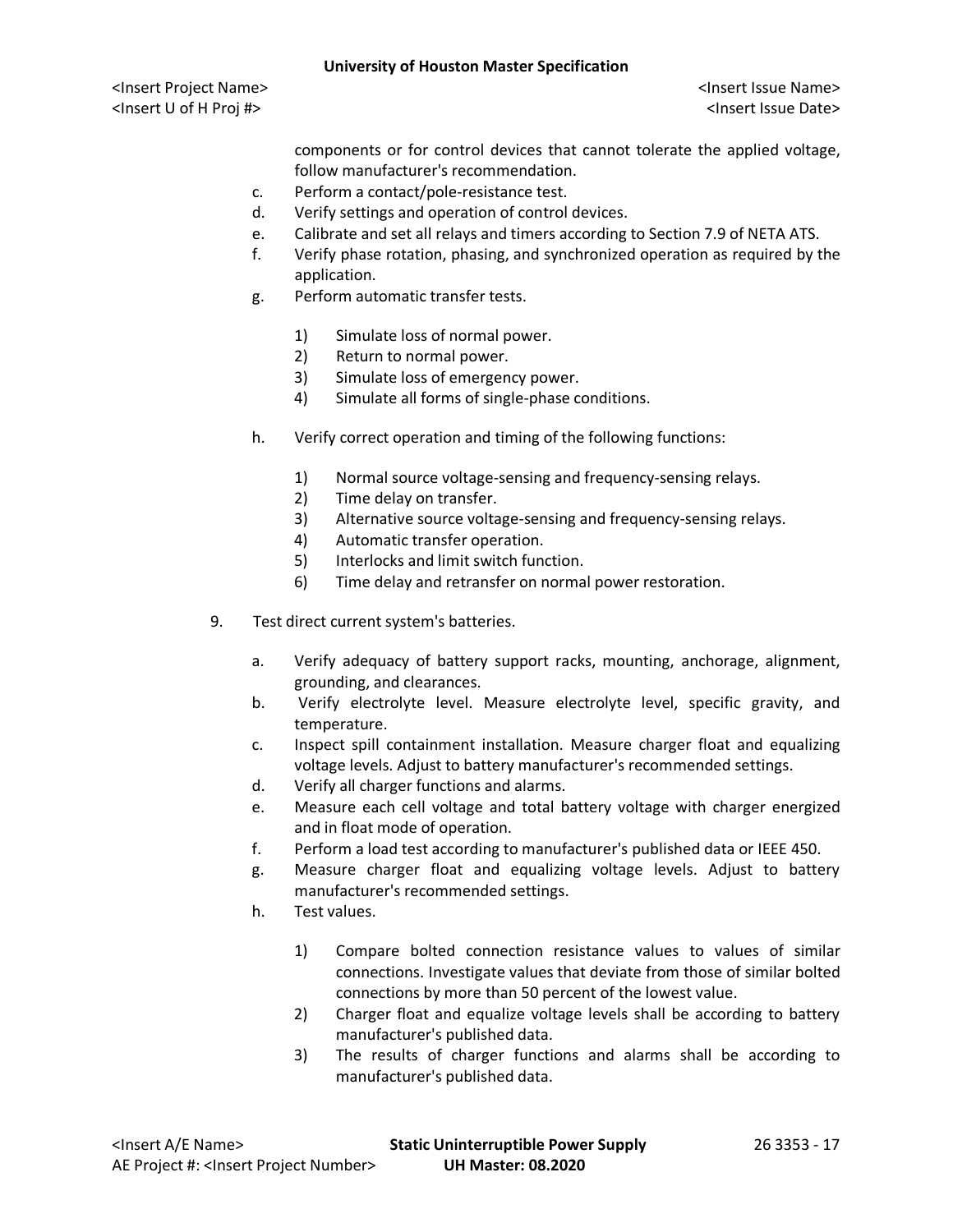- 4) Cell voltages shall be within 0.05 V of each other or according to manufacturer's published data.
- 5) Cell internal ohmic values (resistance, impedance, or conductance) shall not vary by more than 25 percent between identical cells that are in a fully charged state.
- 6) Results of load tests shall be according to manufacturer's published data or IEEE 450.
- 10. Test communication of status and alarms to remote monitoring equipment.
- 11. Load the system using a variable-load bank to simulate kilovolt amperes, kilowatts, and power factor of loads for unit's rating. Use instruments calibrated within the previous six months according to NIST standards.
	- a. Simulate malfunctions to verify protective device operation.
	- b. Test duration of supply on emergency, low-battery voltage shutdown, and transfers and restoration due to normal source failure.
	- c. Test harmonic content of input and output current at 25, 50, and 100 percent of rated loads.
	- d. Test output voltage under specified transient-load conditions.
	- e. Test efficiency at 50, 75, and 100 percent of rated loads.
	- f. Test remote status and alarm panel functions.
	- g. Test battery-monitoring system functions.
- D. The UPS system will be considered defective if it does not pass tests and inspections.
- E. Record of Tests and Inspections: Maintain and submit documentation of tests and inspections, including references to manufacturers' written instructions and other test and inspection criteria. Include results of tests, inspections, and retests.
- F. Prepare test and inspection reports.

# 3.7 PERFORMANCE TESTING

- A. Engage the services of a qualified power quality specialist to perform tests and activities indicated for each UPS system.
- B. Monitoring and Testing Schedule: Perform monitoring and testing in a single 10-day period.
	- 1. Schedule monitoring and testing activity with Owner, through Architect, with at least 14 days' advance notice.
	- 2. Schedule monitoring and testing after Substantial Completion, when the UPS is supplying power to its intended load.
- C. Monitoring and Testing Instruments: Three-phase, recording, power monitors. Instruments shall provide continuous simultaneous monitoring of electrical parameters at UPS input terminals and at input terminals of loads served by the UPS. Instruments shall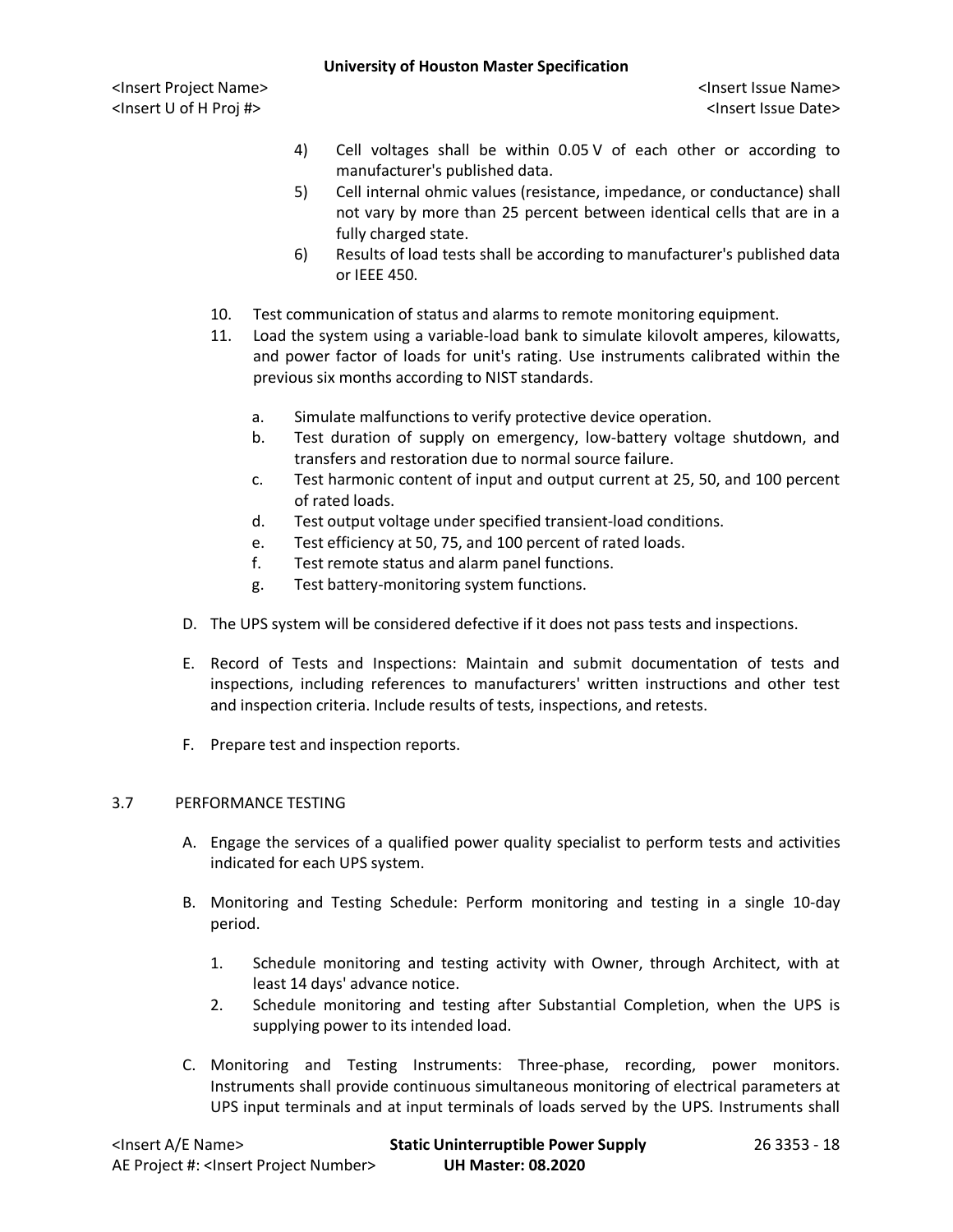monitor, measure, and graph voltage current and frequency simultaneously and provide full-graphic recordings of the values of those parameters before and during power-line disturbances that cause the values to deviate from normal beyond the adjustable threshold values. Instruments shall be capable of recording either on paper or on magnetic media and have a minimum accuracy of +/- 2 percent for electrical parameters. Parameters to be monitored include the following:

- 1. Current: Each phase and neutral and grounding conductors.
- 2. Voltage: Phase to phase, phase to neutral, phase to ground, and neutral to ground.
- 3. Frequency transients.
- 4. Voltage swells and sags.
- 5. Voltage Impulses: Phase to phase, phase to neutral, phase to ground, and neutral to ground.
- 6. High-frequency noise.
- 7. Radio-frequency interference.
- 8. THD of the above currents and voltages.
- 9. Harmonic content of currents and voltages above.
- 10. Battery cell temperature during charging.
- 11. Ambient temperature.
- D. Monitoring and Testing Procedures for Each Test Period:
	- 1. Exploratory Period: For the first two days of the first scheduled monitoring and testing period, make recordings at various circuit locations and with various parameter-threshold and sampling-interval settings. Make these measurements with the objective of identifying optimum UPS, power system, load, and instrumentation setup conditions for subsequent test and monitoring operations.
	- 2. Remainder of Test Period: Perform continuous monitoring of at least two circuit locations selected on the basis of data obtained during exploratory period.
		- a. Set thresholds and sampling intervals for recording data at values selected to optimize data on performance of the UPS for values indicated, and to highlight the need to adjust, repair, or modify the UPS, distribution system, or load component that may influence its performance or that may require better power quality.
		- b. Perform load and UPS power source switching and operate the UPS on generator power during portions of test period according to directions of Owner's power quality specialist.
		- c. Operate the UPS and its loads in each mode of operation permitted by UPS controls and by the power distribution system design.
		- d. Using temporarily connected resistive/inductive load banks and a temporarily connected portable generator set, create and simulate unusual operating conditions, including outages, voltage swells and sags, and voltage, current, and frequency transients. Maintain normal operating loads in operation on system to maximum extent possible during tests.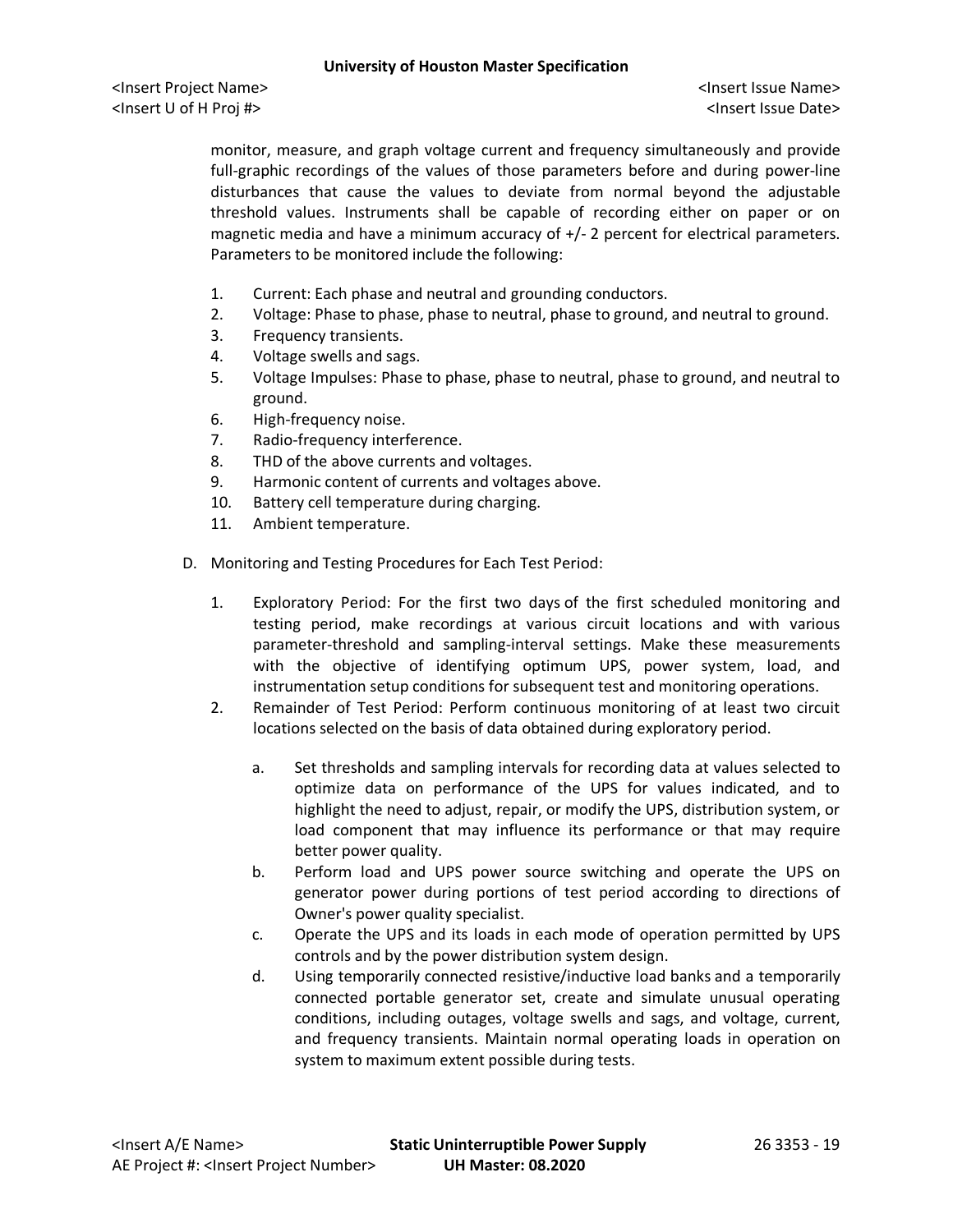- e. Make adjustments and repairs to UPS, distribution, and load equipment to correct deficiencies disclosed by monitoring and testing; repeat appropriate monitoring and testing to verify success of corrective action.
- E. Coordination with Specified UPS Monitoring Functions: Obtain printouts of built-in monitoring functions specified for the UPS and its components in this Section that are simultaneously recorded with portable instruments in this article.
	- 1. Provide the temporary use of an appropriate PC and printer equipped with required connections and software for recording and printing if such units are not available on-site.
	- 2. Coordinate printouts with recordings for monitoring performed according to this article and resolve and report any anomalies in and discrepancies between the two sets of records.
- F. Monitoring and Testing Assistance by Contractor:
	- 1. Open UPS, electrical distribution and load equipment and wiring enclosures to allow for access to monitoring and testing points for temporary monitoring probe and sensor placement and removal as requested.
	- 2. Observe monitoring and testing operations; ensure that UPS and distribution and load equipment warranties are not compromised.
	- 3. Perform switching and control of various UPS units, electrical distribution systems, and load components as directed by power quality specialist. Specialist shall design this portion of monitoring and testing operations to expose the UPS to various operating environments, conditions, and events while response is observed, electrical parameters are monitored, and system and equipment deficiencies are identified.
	- 4. Make repairs and adjustments to the UPS and to electrical distribution system and load components, and retest and repeat monitoring as needed to verify validity of results and correction of deficiencies.
	- 5. Engage the services of the UPS manufacturer's factory-authorized service representative periodically during performance testing operations for repairs, adjustments, and consultations.
- G. Documentation: Record test point and sensor locations, instrument settings, and circuit and load conditions for each monitoring summary and power disturbance recording. Coordinate simultaneous recordings made on UPS input and load circuits.
- H. Analysis of Recorded Data and Report: Review and analyze test observations and recorded data and submit a detailed written report. Include the following in each report:
	- 1. Descriptions of corrective actions performed during monitoring and survey work and their results.
	- 2. Recommendations for further action to provide optimum performance by the UPS and appropriate power quality for non-UPS loads. Include a statement of priority